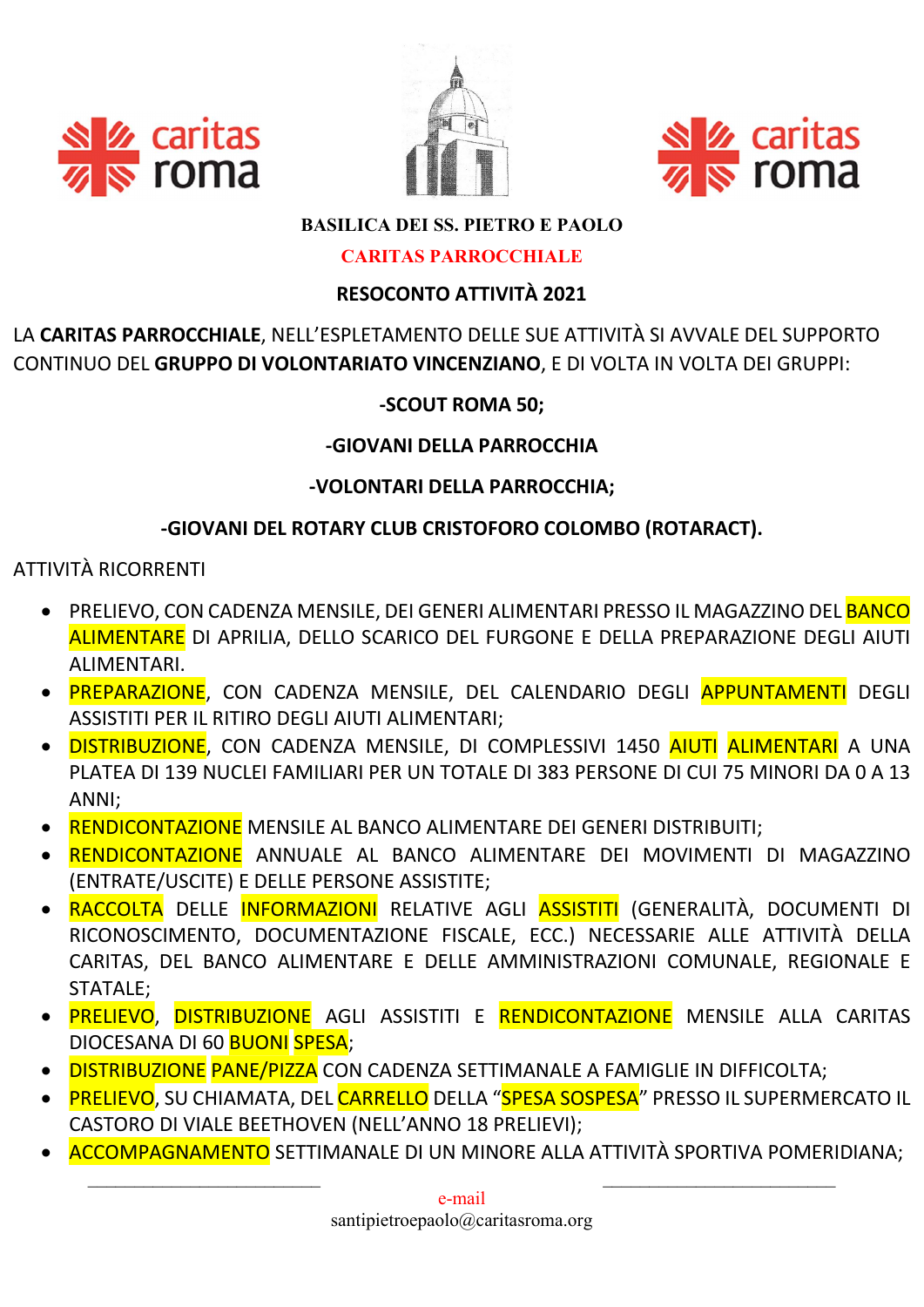- ACCOMPAGNAMENTO DUE VOLTE A SETTIMANA DI UN MINORE PRESSO STUDIO MEDICO PER SEDUTE DI LOGOPEDIA E DI PSICOLOGIA INFANTILE;
- PARTECIPAZIONE BIMESTRALE ALLE ATTIVITÀ DI RACCOLTA, PREPARAZIONE E DISTRIBUZIONE DI GENERI ALIMENTARI PRESSO L'EMPORIO CARITAS DI SPINACETO;
- COORDINAMENTO MENSILE CON L'EMPORIO DI SPINACETO PER LA DEFINIZIONE DEGLI APPUNTAMENTI PER GLI ASSISTITI;
- **·** SULLA BASE DELLE RICHIESTE DEI PARROCCHIANI, FACILITAZIONE DI INCONTRO TRA **DOMANDA** E OFFERTA DI LAVORO;
- A SEGUITO DI CONVENZIONE STIPULATA CON LO STUDIO MEDICO ASTER DIAGNOSTICA DI MOSTACCIANO, PRENOTAZIONE E CONTRIBUTO AL PAGAMENTO DI PRESTAZIONI MEDICHE IN REGIME DI URGENZA PER GLI ASSISTITI;
- **STIPULATA CONVENZIONE CON STUDIO MEDICO DENTISTICO** PER EROGAZIONE DI PRESTAZIONI CON TARIFFE AGEVOLATE;
- DIVULGAZIONE, TRA GLI ASSISTITI, DELLE OFFERTE DI PRESTAZIONI MEDICHE SPECIALISTICHE DA PARTE DELL'ASSOCIAZIONE MEDICA DOMUS ASF DI VIA DEGLI URALI 30;
- DIVULGAZIONE PRESSO GLI ASSISTITI DI OFFERTE DI GENERI VARI (MOBILIO, ELETTRODOMESTICI, SUPPELLETTILI, ECC.) MESSI A DISPOSIZIONE DAI PARROCCHIANI CON EVENTUALE PRELIEVO E CONSEGNA A CURA DELLA CARITAS PARROCCHIALE;
- **ATTIVITÀ CONTINUA DI <mark>AGGIORNAMENTO</mark> DEL <mark>DATABASE SIS</mark> (SISTEMA INFORMATICO SOCIALE)** DELLA CARITAS DIOCESANA CON L'INSERIMENTO/AGGIORNAMENTO DEI DATI RELATIVI AGLI ASSISTITI;
- PARTECIPAZIONE ALL'ATTIVITÀ DI **FORMAZIONE/AGGIORNAMENTO** PREVISTA DALLA CARITAS DIOCESANA PER I VOLONTARI DELLA CARITAS PARROCCHIALE;
- ATTIVITÀ DI PREPARAZIONE (SCELTA OGGETTISTICA, CARICO/SCARICO FURGONE, ALLESTIMENTO/DISALLESTIMENTO DEI BANCHI VENDITA) PER LA PARTECIPAZIONE MENSILE AL MERCATO RIONALE DI VIA UGO OJETTI PER LA RACCOLTA DEI FONDI NECESSARI ALLE ATTIVITÀ DI SOSTEGNO AGLI ASSISTITI.

# ALTRE ATTIVITÀ

- 2 DISTRIBUZIONI DI PASTI COMPLETI CALDI DONATI DAL ROTARY CLUB (C. COLOMBO E ROMA NORD) A UN TOTALE DI 210 FAMIGLIE:
- EROGAZIONE CONTRIBUTI ECONOMICI AL PAGAMENTO DI UTENZE INSOLUTE, VISITE MEDICHE, ECC. (VDS. RESOCONTI MENSILI) PER UN TOTALE, A OGGI DI CIRCA 2.800 EURO, DESTINATI A 34 FAMIGLIE AL QUALE SI AGGIUNGE UN LORO CONTRIBUTO DI CIRCA 1.360 EURO
- PREPARAZIONE DELLA DOCUMENTAZIONE NECESSARIA AL PAGAMENTO DA PARTE DELLA CARITAS DIOCESANA DI CONTRIBUTI AL REDDITO (UTENZE, AFFITTO, ELETTRODOMESTICI, SUSSIDI SCOLASTICI, ECC.) PER UN TOTALE DI CIRCA 3.200 EURO PER 10 FAMIGLIE;
- PREPARAZIONE DELLA DOCUMENTAZIONE NECESSARIA PER L'ACCESSO DI 3 ASSISTITI AL FONDO "GESÙ DIVIN LAVORATORE" DELLA CARITAS DIOCESANA PER EFFETTUARE CORSI PROFESSIONALI PER UN COSTO TOTALE DI 15.000 EURO;